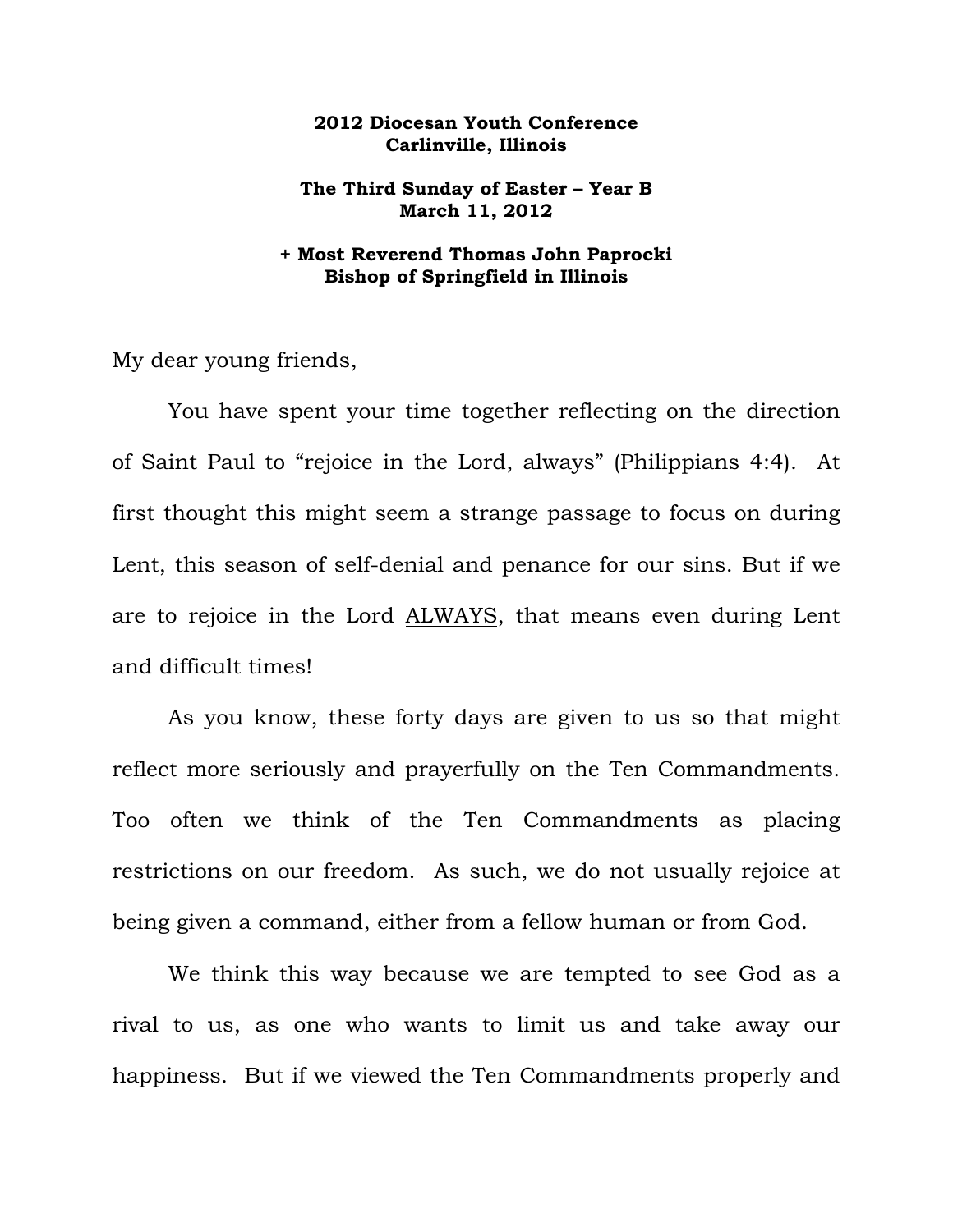recognized that God is not a rival by a Father and friend, we would see that the Ten Commandments "are not a series of 'no's' but a great 'yes' to love and to life."1 If we looked in this way, we would see that they are the only way to lasting happiness.

 Let us look at an analogy to help us understand what this means. Every relationship has ground rules. Say you have a friend named Tim who asks you not to call him Timmy. By asking you not to call him Timmy, Tim has established a rule for your relationship. His rule is not a way of refusing your friendship, but of accepting. If you want to keep him as a friend, you will abide by his rule; but if you damage your relationship with him or even hurt, you'll call him Timmy despite his wishes.

 The Ten Commandments can be seen in a similar light. God has given us the Ten Commandments to establish a relationship with us. If you want to keep your relationship with God intact, you will abide by the Ten Commandments and seek to honor them in our daily life. But if you want to break your relationship with God, then you will live your lives outside of the Ten Commandments and reject his friendship.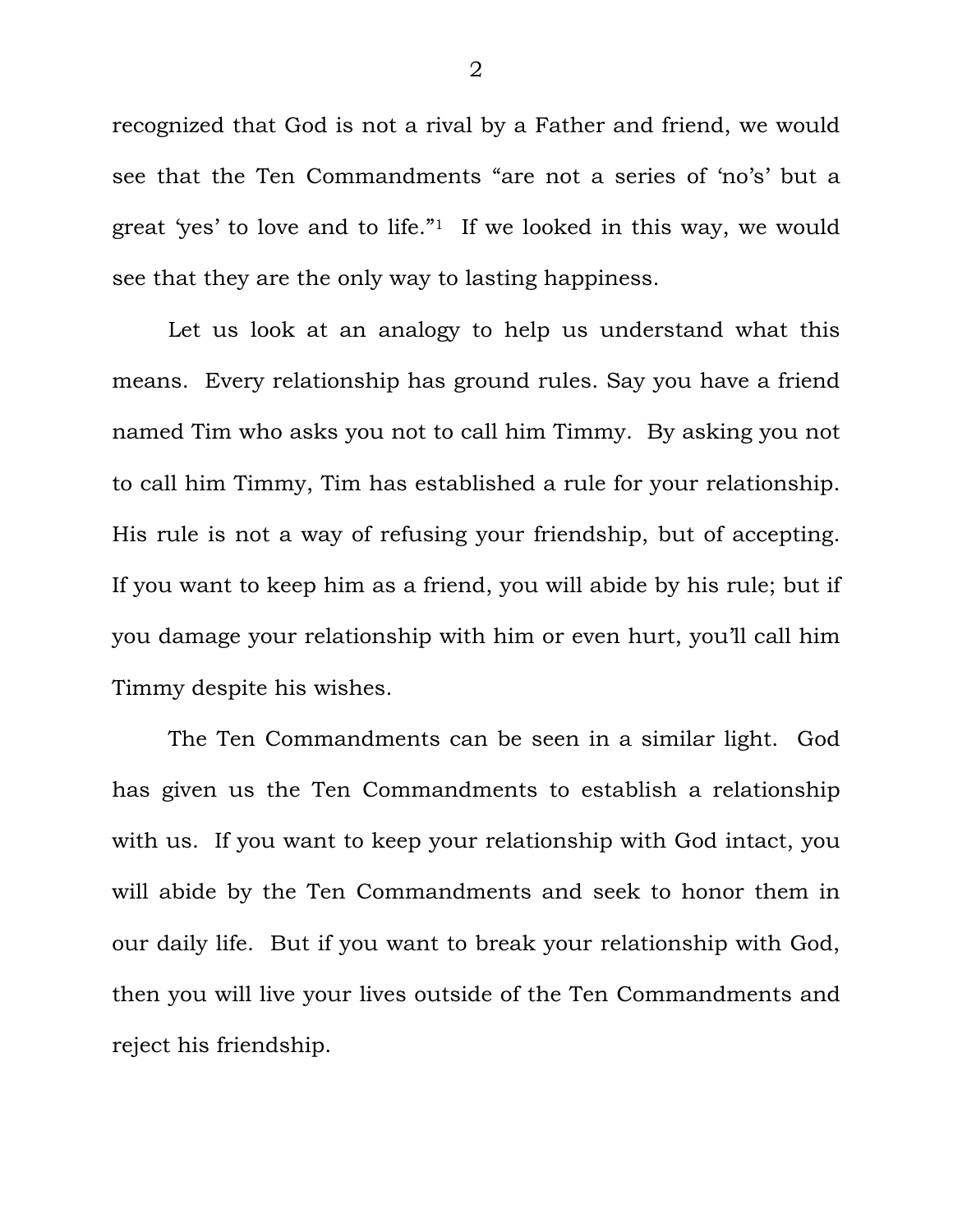The Ten Commandments are a great "yes" to both love and life because of the promise attached to the Fourth Commandment: "that you may have long life in the land which the LORD, your God, is giving you" (Exodus 20:12). This same promise surely belongs also with each of the other Commandments of the Lord; if we follow them we will have a long life, which is another way of speaking of a soul that is refreshed, as the Psalmist sings today (cf. Psalm 19:8). For this reason, the Psalmist also sings, "the precepts of the Lord are right, rejoicing the heart" (Psalm 19:9). If we follow the Ten Commandments, we can certainly rejoice in the Lord, always, because his friendship will also be with us.

 Knowing our tendency to lose sight of the goal of our lives, the Lord Jesus summarized the Ten Commandments, saying, "You shall love the Lord, your God, with all your heart, with all your soul, and with all your mind. This is the greatest and the first commandment. The second is like it: You shall love your neighbor as yourself" (Matthew 22:-37-39).

 We know that living in such a way, that loving God and our neighbor every moment of the day, is not easy. We know that it requires us to take up our cross each day and follow after Jesus

3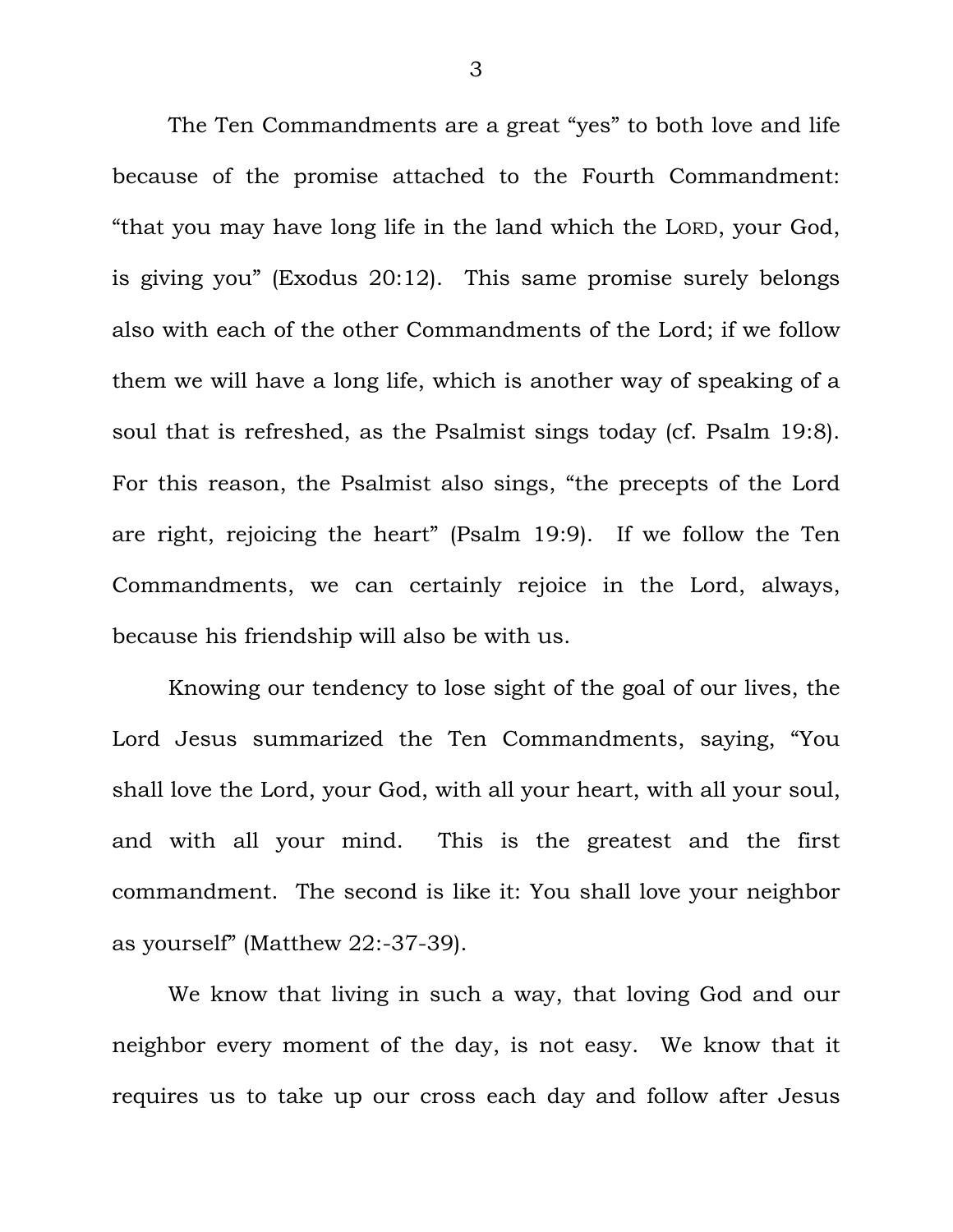and that we remain close to the Eucharist. When many of his disciples left him because his teachings were difficult, Jesus turned to the Apostles and asked them, "Do you also want to leave" (John 6:67)? On behalf of the Twelve, Peter answered with the words we used as the antiphon of today's Psalm: "Master, to whom shall we go? You have the words of everlasting life" (John 6:68).

 There are many people today who tell you to stop following Jesus if you want to be happy. They point to any number of places, things, and ways that they say will make you happy. But each of those so-called sources of happiness requires you to reject one of the Ten Commandments. Such people promise a fading, momentary happiness by taking you away from a lasting happiness; what they promise you is a false joy.

 True joy, our Holy Father Pope Benedict XVI, reminds us, is not of diversions; true joy cannot be found by setting responsibility aside or by ignoring the commitments and duties of one's life.

True joy is linked to something deeper. Of course, in the all too often frenetic pace of daily life it is important to find time for rest and relaxation, but true joy is linked to our relationship with God. Those who have encountered Christ in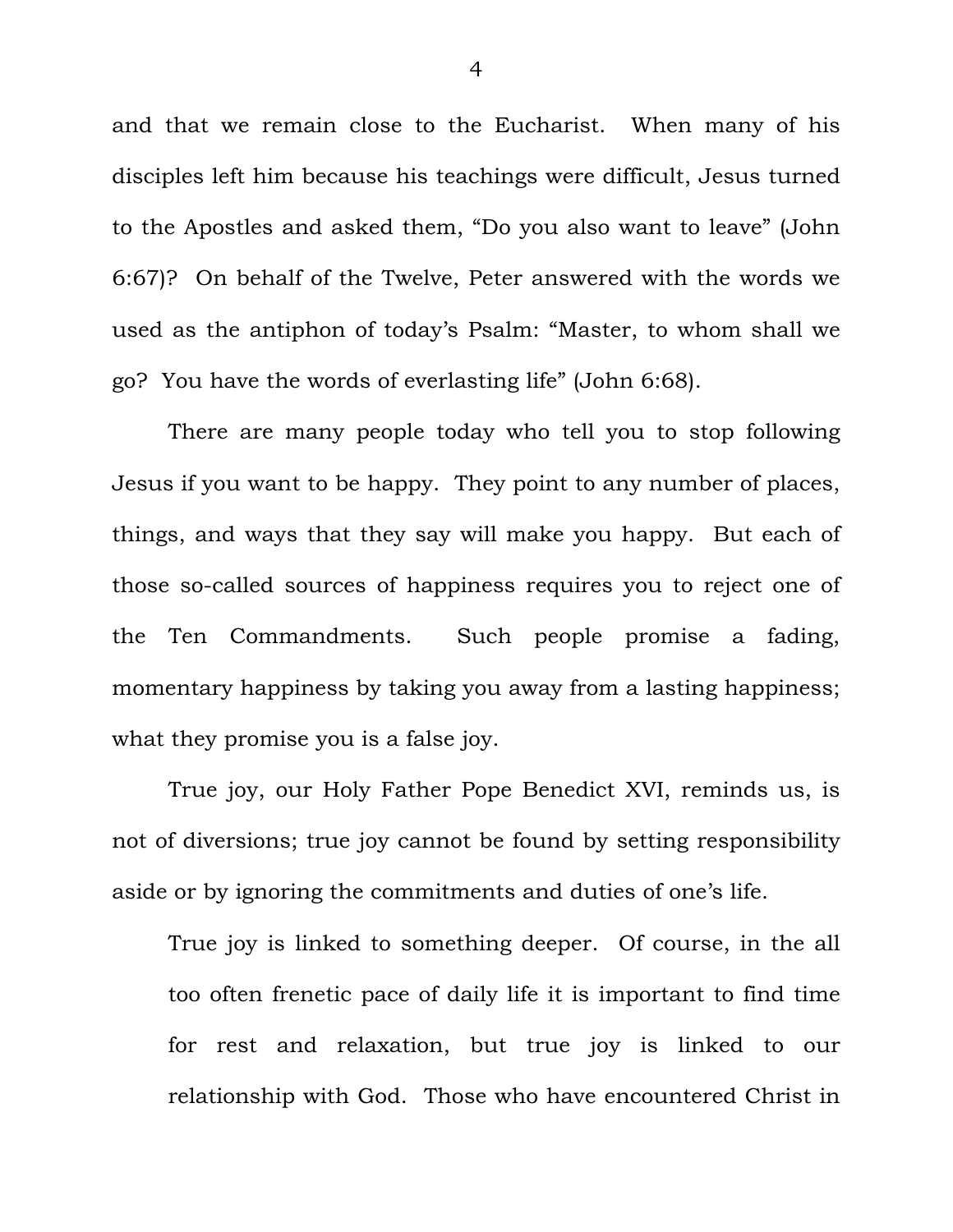their own lives feel a serenity and joy in their hearts that no one and no situation can take from them. St. Augustine understood this very well; in his quest for truth, peace and joy, after seeking them in vain and in many things he concluded with his famous words: "and our heart is restless until it rests in God" (cf. *Confessions*, I, 1, 1).

True joy is not merely a passing state of mind or something that can be achieved with the person's own effort; rather it is a gift, born from the encounter with the living Person of Jesus and, making room within ourselves, from welcoming the Holy Spirit who guides our lives.2

The word "rejoice" comes from an Old French word meaning, "to be full of joy." If we allow the Holy Spirit to take up his home within us, we will be filled with the Holy Spirit and, hence, filled also with joy. If we live our lives always open to God's grace, we can truly rejoice in the Lord, always.

 If we turn briefly to today's Gospel, we are told zeal for God's house consumed the Lord as he overturned the tables and chased out the moneychangers (cf. John 2:17). We don't use the word zeal very much these days, but it means a fervent or enthusiastic